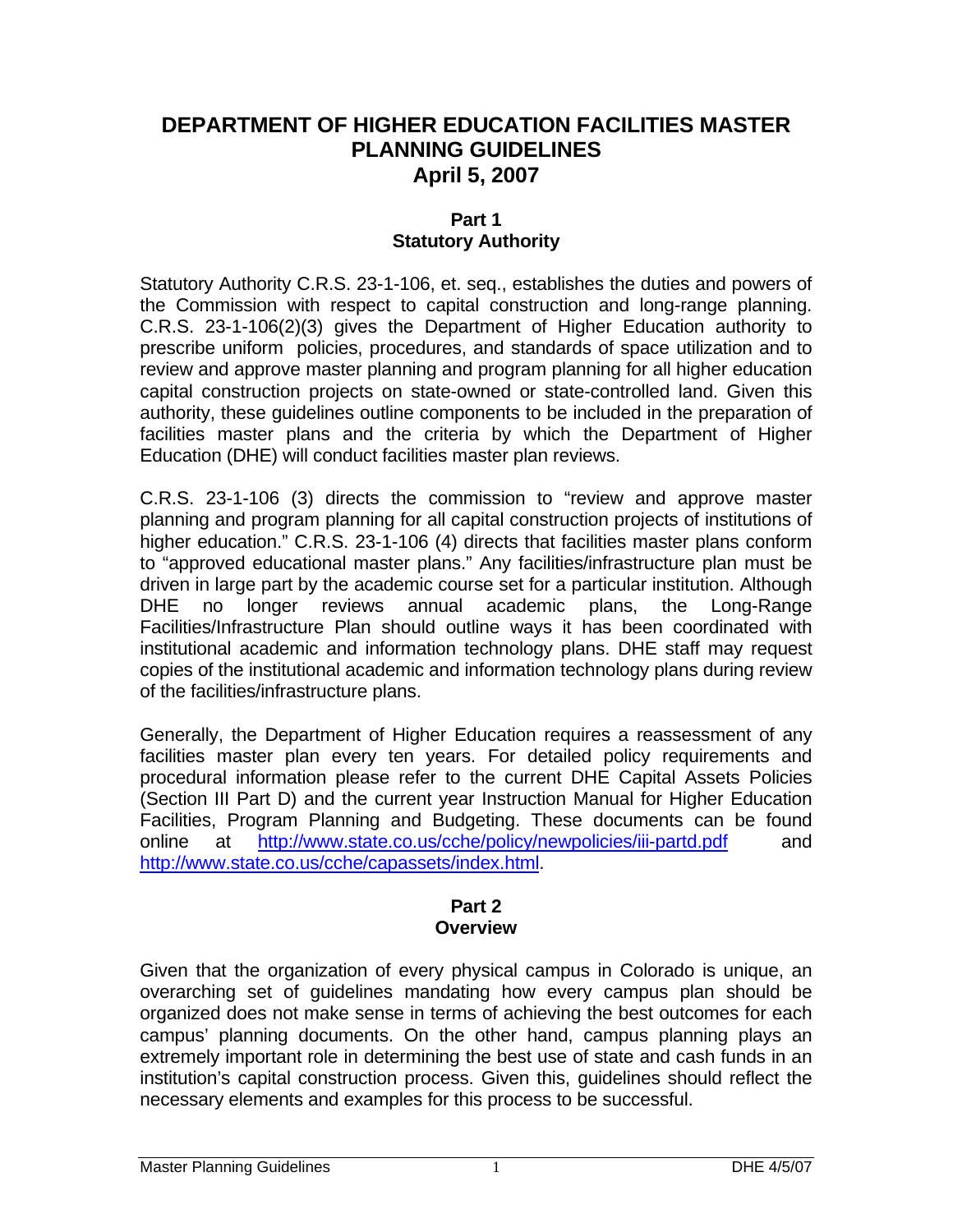Planning is a continuous process that will enable an institution to get from where it is today, to where it wants to be in the future. From the state perspective, the ability to review master plans and program plans for state institutions of higher education, allows DHE and state elected officials to attain a better understanding of state educational facilities needs and priorities. A facilities master plan is a documented campus facilities vision based on conditions and trends that identifies assumptions for the future and sets priorities. The plan looks at the current condition of facilities, conducts an analysis and generates a direction for facilities needs for the next ten years. A facilities master plan is a living document that evolves and responds to changing conditions over its lifetime.

#### **Part 3 Facilities Master Planning Guidelines**

As DHE reviews facilities/infrastructure long-range plans and master plans, the following guidelines will serve as a foundation for what planning documents should contain with an eye towards how plans are affecting the future use of state owned land and the quality of education in Colorado.

In order to develop a future facilities master plan, an institution should conduct an examination of institutional goals as set by campus leadership, an assessment of the needs of campus users and an assessment of current conditions on campus. Given this, DHE sees master plans as needing four major sections:

## *Introduction/Planning Process*

The master plan should include information showing the institution's planning process and purpose for developing the plan. This section should provide information on the authors and the names of stakeholders and other essential contributors to the plan. The section should also give a brief overview of the master planning process, including, but not limited to, what alternatives were considered and some of the larger conclusions reached that allowed the institution to choose the final plan.

## *Program Information/Institutional Overview*

It is necessary for an institution to assess its present and future mission, programs, and goals before making any attempt to create a facility and infrastructure plan that incorporates academic and technology needs. Facilities and infrastructure should serve the program needs of the institution. Thus, it is necessary to generate institutional data at the beginning of the planning process. This section should include an overview of institutional history, the vision for the future, mission and goals, how the campus interacts with users and the surrounding community, enrollment and demographic information and other data that helps quantify the vision and the space needs to accomplish the vision.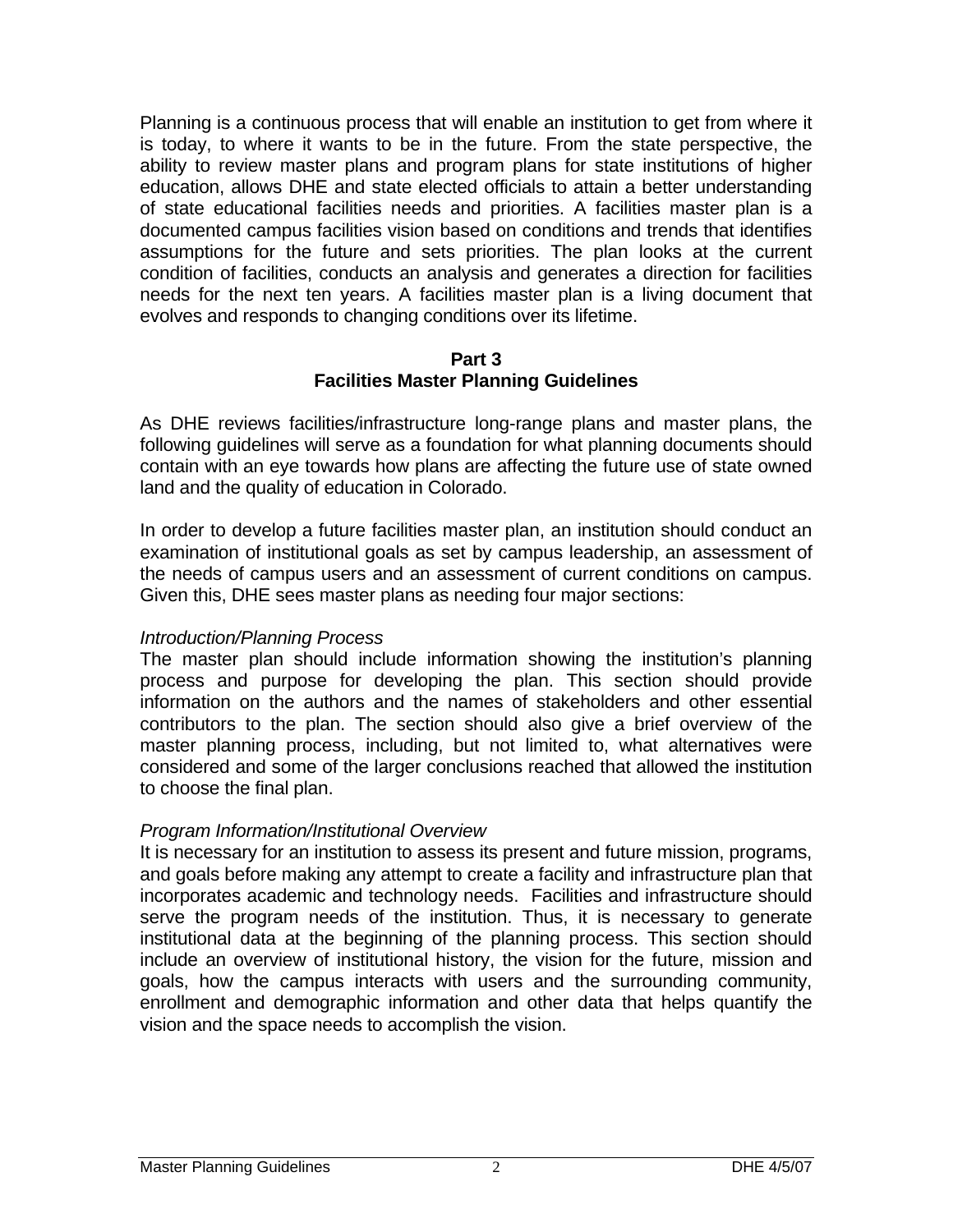## *Existing Conditions Assessment/Analysis*

The quantity, quality and functionality of existing space, both academic and auxiliary, should be evaluated in this section of the plan. This evaluation should contain considerations of alternative methods to retain campus assets and mitigate campus issues. Much of the information necessary for an existing conditions study for an institution will be best represented through visual tools such as maps, figures, tables, charts and photographs. Large presentations of data deleterious to the flow of the plan can be attached as appendices. Each section identified in the outline for this section (see page 4 below) should include narratives on the implications created by the existing conditions. Conclusions to these assessments can either be included within the descriptive language accompanying the visual elements or summarized at the end of the section.

#### *The Plan*

The plan recommends a course of action based on the existing conditions assessment and planning analysis. This section should include information on building uses, possible land acquisitions or dispositions, pedestrian, bicycle and vehicular circulation, open space uses and a measurement of building area and ground coverage, such as the floor area ratio (F.A.R). Also, the plan should explain how the institution will evaluate and make incremental adjustments to the plan as conditions change over its ten-year life. The plan also should include phasing information including timelines and budget estimates as well as general design criteria for the campus.

# **Part 4**

# **Facilities Master Plan Outline**

While the organization of these sections can vary, these guidelines are organized in this fashion so that information fitting within each of these themes can be drawn out in a logical order. The following outline shows the components necessary for an effective facilities master plan. These components are not all encompassing and certain institutions may need additional components to fully articulate their particular facilities needs.

DHE capital assets staff are available for consultations in the development or amendment of any higher education related facilities planning document.

Introduction/Planning Process

- The authors of the Master Plan
- The general process used to develop the plan
- How students/faculty/staff were involved
- How the surrounding community and local governments were involved
- What other stakeholders were involved in developing the plan
- How the information from stakeholders and other sources were developed and assimilated into the final planning document
- This section can also contain an overview of some of the larger conclusions reached through the development of the master plan.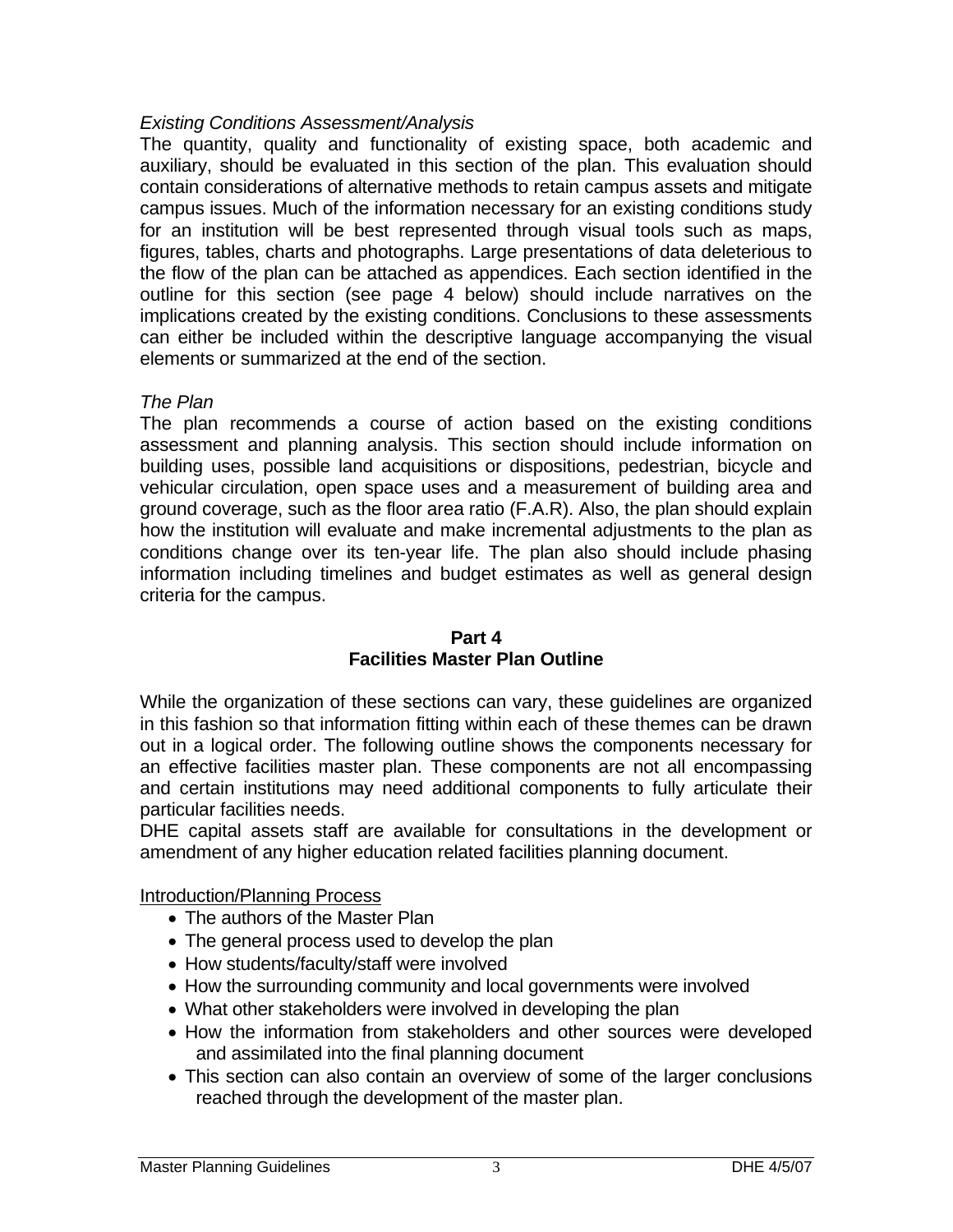Program Information/Institutional Overview

- Institution role, mission and vision
- History
- General overview of programs or program types
- Overview of current policies affecting facilities
	- o Admissions
	- o Housing
	- o Student services
	- o Campus parking
	- o Athletics
	- o Libraries
	- o Class scheduling
	- o Facilities maintenance
	- o Relevant institutional space allocation guidelines
- Assessment of academic plans, institutional role, mission and vision, technology master plans and any other relevant strategic planning undertaken by the institution in relation to the proposed master plan
- Campus location maps
	- o Map showing the campus location in a regional context
	- o Map showing the campus boundaries in relation to surrounding areas
- Enrollment size and distribution data (current and phased growth)
	- o Basic enrollment
	- o Enrollment distribution by organizational unit
	- o Student residence demographic data
	- o Impact of distance education on enrollment
- Faculty and staff size and distribution (current and phased growth)
	- o By functional area
	- o By organizational unit
- Institutional economic data
	- o Role within local, regional and state economies

#### Existing Conditions Assessment and Conclusions

- Current land use map
	- o Campus building functions by locations
	- o Land uses adjacent to the campus
- Building locations map
	- o Current footprints
- Current space inventory/projections tables
	- o Current space utilization by space type in relation to department space utilization guidelines
	- o Overview of current space utilization, pointing out particular problems or foreseeable problems- the full table can be included as an appendix
- Facility conditions index by building map or narrative
- Topographic map